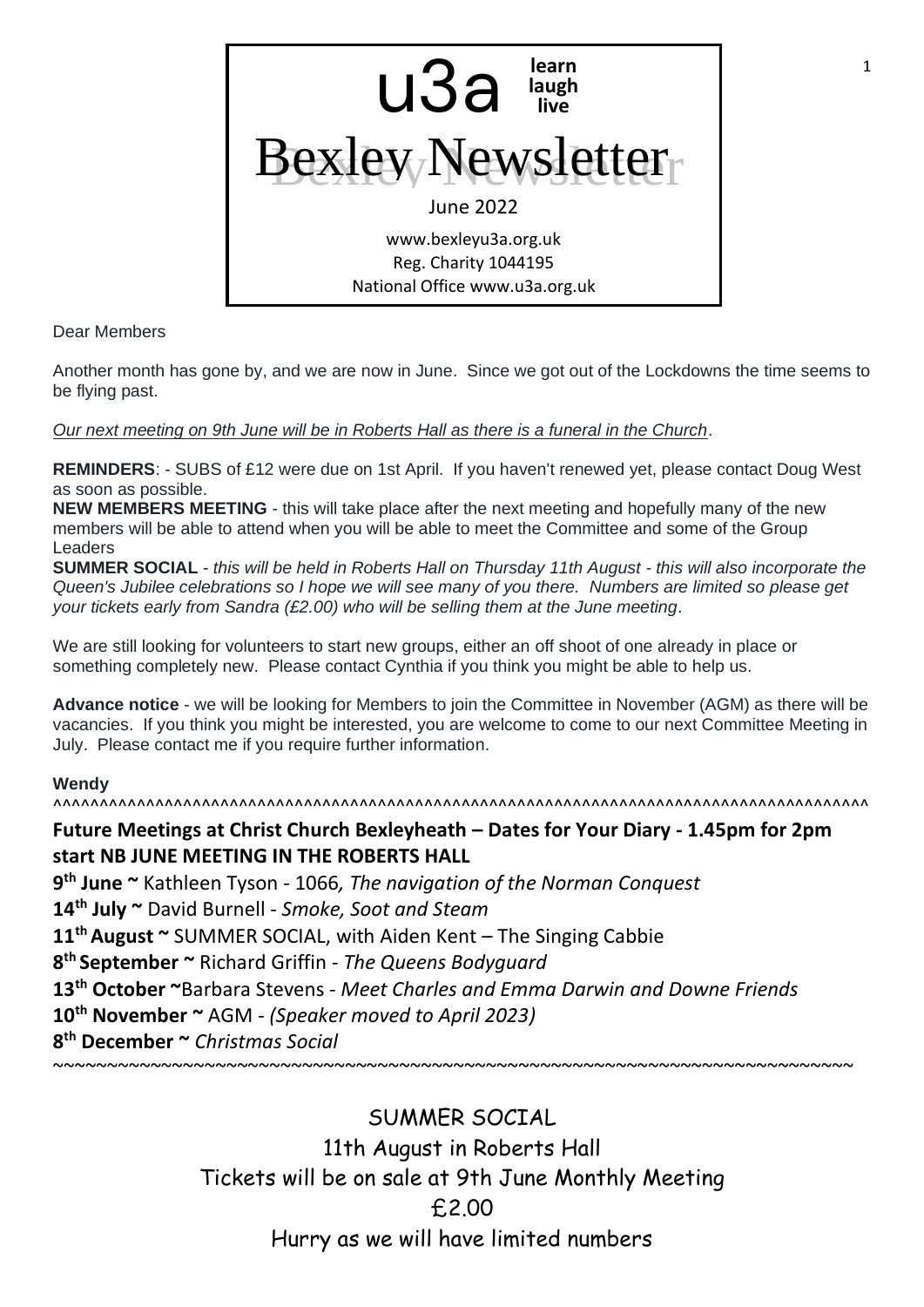#### Bexley u3a Committee

Having been a member of the Committee for almost four years I know how difficult it can be to recruit new members. At the last AGM, for example, we lost our Chairperson, Treasurer, Speakers Secretary, Hall Keeper and It Expert, and would have lost our Secretary if Maureen Wright had not agreed to soldier on for a while longer. Fortunately, the others were replaced at the last minute by a great bunch of people who did not want to see our u3a close.

In November you will have another chance to join the committee, this time as Group Liaison Officer, as I shall have done my three years in that job, plus another year as a committee member without a specific post. During my time as Group Co-ordinator, I have tried to streamline the job, so that it should be easy to take over.

Please think about it. Every time we lose a committee member, we fear that our u3a will have to close. If think you might be interested, do let me know and I shall tell you exactly what you would be letting yourself in for - i.e., meeting new friends and companions, enjoying the committee meetings (yes, really!), and learning a lot more about the groups available. *And* you will be doing your bit to keep our u3a afloat.

Cynthia Allen

# Current Bexley u3a Groups

Alternative Book Group; Armchair Travellers; Choir; City Explorers; Crochet; Decorative Arts; Family History Advanced; French Conversation; French Intermediate; Gardening; German Conversation; Heritage Railway; Italian; Jazz Appreciation; Life Story; Listening to Music; Micropubs; More of London; Photoshop Workshop; Play Reading; Poetry Reading; Ramblers; Reading for Pleasure; Rummikub; Scrabble Self-Help Art; Spanish Conversation; Stitchers; Strollers Tea, Cake & a Chat; Wartime Memories

\*\*\*\*\*\*\*\*\*\*\*\*\*\*\*\*\*\*\*\*\*\*\*\*\*\*\*\*\*\*\*\*\*\*\*\*\*\*\*\*\*\*\*\*\*\*\*\*\*\*\*\*\*\*\*\*\*\*\*\*\*\*\*\*\*\*\*\*\*\*\*\*\*\*\*\*\*\*\*\*\*\*\*\*\*\*\*\*\*\*\*\*\*\*\*\*

### **NEW MEMBERS MEETING**

We will be holding a short meeting to welcome all new members to our u3a on Thursday 9th June at the end of our normal meeting. Some of the Group Leaders will be present and they will be able to give information about their groups and it will be a chance for new members to ask any questions they may have. The Committee will also be available to discuss any queries. Hopefully all the new members who have joined either during lockdown or since we have returned to "normal" will be able to attend.

^^^^^^^^^^^^^^^^^^^^^^^^^^^^^^^^^^^^^^^^^^^^^^^^^^^^^^^^^^^^^^^^^^^^^^^^^^^^^^^^^^^^^^^^^^^^^

# **NEW GROUP**

# TEA/CAKE/CHAT - run by Doreen Trudgill & Vi King

This will be an opportunity to meet and socialise with other u3a members. It will be an open group for 10 people which will be on the **last Tuesday of each month from 10.00am to 12 noon.** There will be a cost of £1.00 per person and it is to be held at Doreen's house which is on the 422-bus route from Bexleyheath. Doreen and Vi will have a table in the vestibule of the church at each monthly meeting for you to give your name if you are interested and get more information. **Please support this new group**

~~~~~~~~~~~~~~~~~~~~~~~~~~~~~~~~~~~~~~~~~~~~~~~~~~~~~~~~~~~~~~~~~~~~~~~~~~~~~~~~~~~~~~~~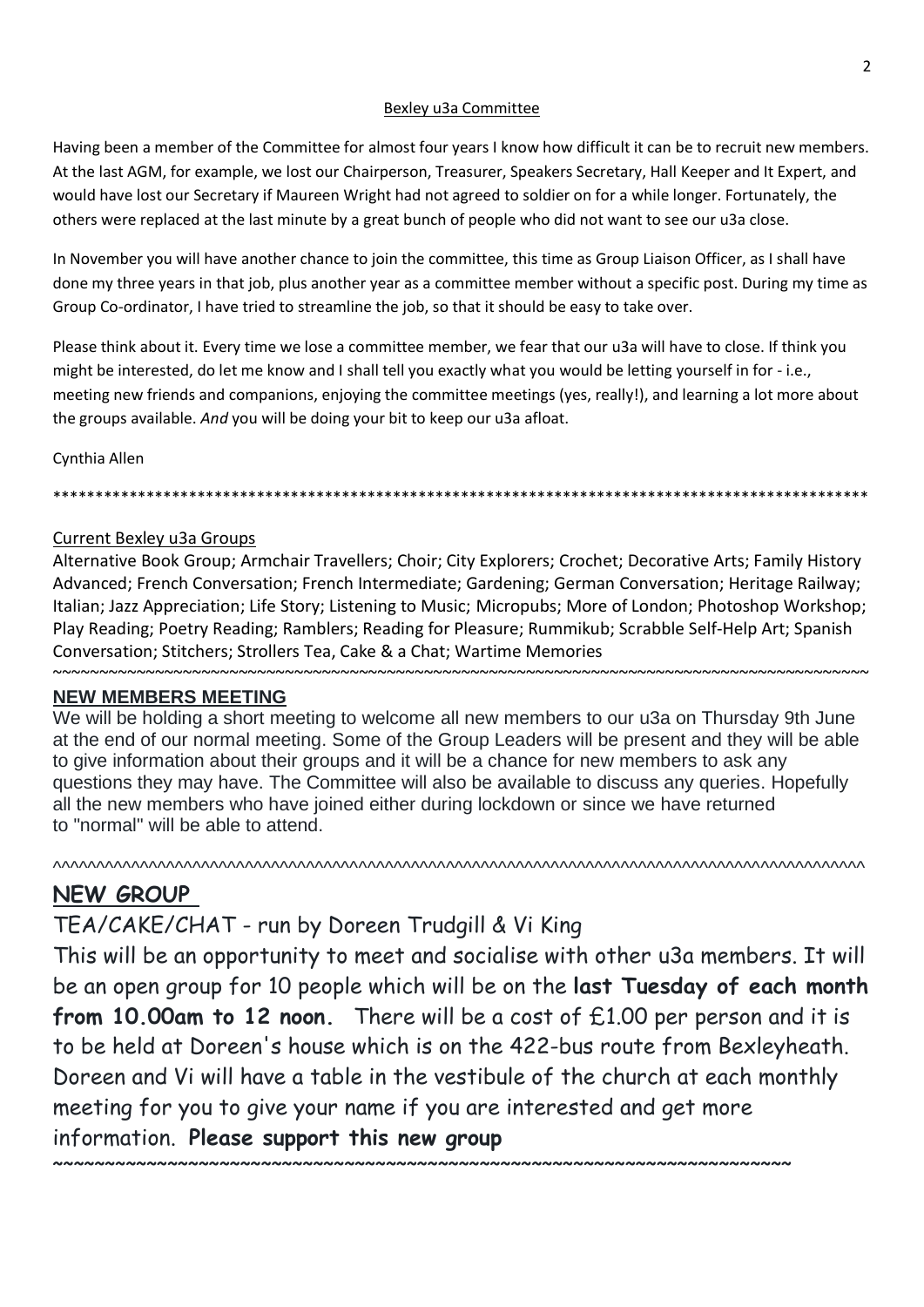# **AUDREY LAPPIN**

I am sad to inform members that Audrey Lappin died on the 12th April and her funeral was held at Falconwood Crematorium on Friday 27<sup>th</sup> May. Audrey was keeper of the cheque book for Town and Around for many years and kept all in good order. Mobility problems made life difficult for her in later years, but she always retained her dry sense of humour. RIP

~~~~~~~~~~~~~~~~~~~~~~~~~~~~~~~~~~~~~~~~~~~~~~~~~~~~~~~~~~~~~~~~~~~~~~~~~~~~~~~~~~~~~~~~

Margaret Collins

# **The u3a Radio Podcast**

The u3a radio podcast, set up in 2020, showcases the amazing things happening across the movement. It's created by a team of u3a members who all have radio experience and features interviews with members, interest group leaders, Trustees, national volunteers and Subject Advisers.

The entire series is available to listen to on our **YouTube channel**, and since January 2022, has also been available to listen to on podcasting platforms.

The team are always looking for more stories – **please get in touch** if you'd like to contribute.

https://www.u3a.org.uk/component/contact/contact/communications?cati d=169&Itemid=490

\*\*\*\*\*\*\*\*\*\*\*\*\*\*\*\*\*\*\*\*\*\*\*\*\*\*\*\*\*\*\*\*\*\*\*\*\*\*\*\*\*\*\*\*\*\*\*\*\*\*\*\*\*\*\*\*\*\*\*\*\*\*\*\*\*\*\*\*\*\*\*\*\*

# **Craft Market at The Exchange**

Erith Library Walnut Tree Road Erith

Sunday 19 June 11 am to 3 pm

# **Admission**

Free

The Quarterly Craft Market is back. Join us as we support enjoying the handcrafted things made, grown and designed by local artists and creators. Why not grab a coffee from The Bookstore and enjoy perusing!

Plus: Artist duo YoHa will be holding an Open Day at The Exchange where they will be displaying some of their local wasted finds and inviting you to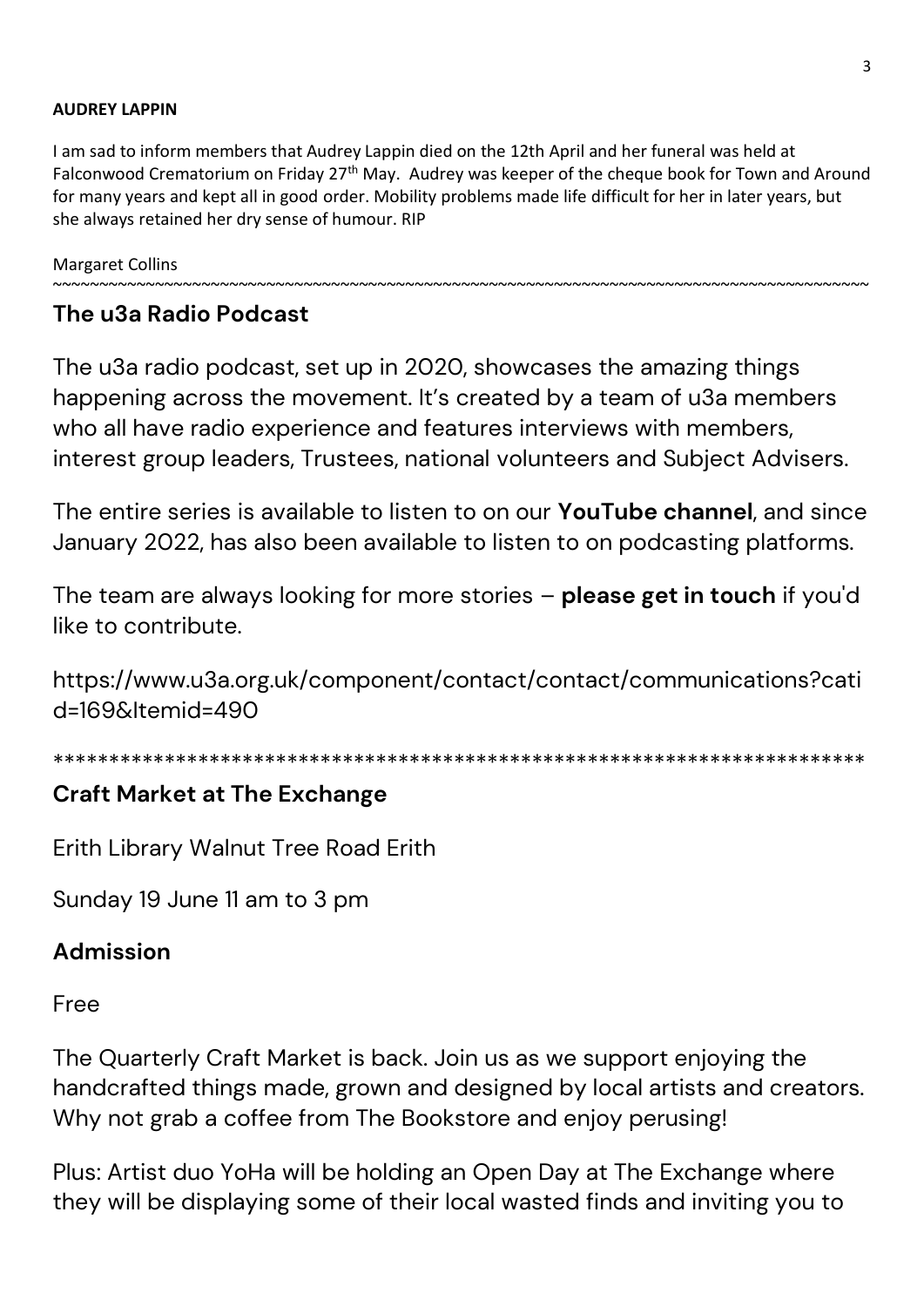# bring in your own curious wasted object found locally. Join us, and share your own story

\*\*\*\*\*\*\*\*\*\*\*\*\*\*\*\*\*\*\*\*\*\*\*\*\*\*\*\*\*\*\*\*\*\*\*\*\*\*\*\*\*\*\*\*\*\*\*\*\*\*\*\*\*\*\*\*\*\*\*\*\*\*\*\*\*\*\*\*\*\*\*\*\*

#### **Book reviews**

From Jenny:

### August is a Wicked Month by Edna O'Brian

A simmering tale of a woman rediscovering herself on the French Riviera. Separated from her husband and with her young son away, Ellen leaves behind the loneliness of London for a new life of excitement and sexual freedom. But she soon learns independence is not quite so straight forward.

First published in 1965 and banned in several countries, it is well written but not an absolute favourite of mine – many issues.

She has written lots of books so I will try something else probably.

#### One Minute Later by Susan Lewis

With a high-flying job and beautiful apartment, Vivienne Shager is living the dream. But on the afternoon of her 27<sup>th</sup> birthday one catastrophic minute changes everything. Forced to move back to the small seaside town where she grew up, Viv remembers the reasons she left. There are secrets, lies, and questions that must be answered before it's too late. Loved this book and the intrigue!

#### The Chilbury Ladies Choir by Jennifer Ryan

In the village of Chilbury, the Vicar closes the choir after the men leave for the front until the arrival of music professor Primrose Trent, who resurrects the Chilbury Ladies Choir to support each other during the war. As I sing in various choirs, I really enjoyed this book

#### The Gypsy Madonna by Santa Montefiore

When elegant Anouk, a dealer in American antiques, dies unexpectedly and leaves the Metropolitan Museum an uncatalogued, multimillion dollar painting by Titian, her son Mischa becomes determined to discount the story behind the painting.

This mystery sends him on the trail of his own history, back to the French village of his childhood. There he hopes to uncover the origins of the Gypsy Madonna and the story of his own past.

A lovely book, well written.

From Cynthia:

### Hitman Anders and the Meaning of it All by Jonas Jonasson

Written by Jonas Jonasson, the author of *The Hundred-Year-Old Man Who Climbed Out of the Window and Disappeared*, this follows just as quirky a concept and is every bit as funny. Hitman Anders is just that – a hit man who murders or maims his victims for money. Then he discovers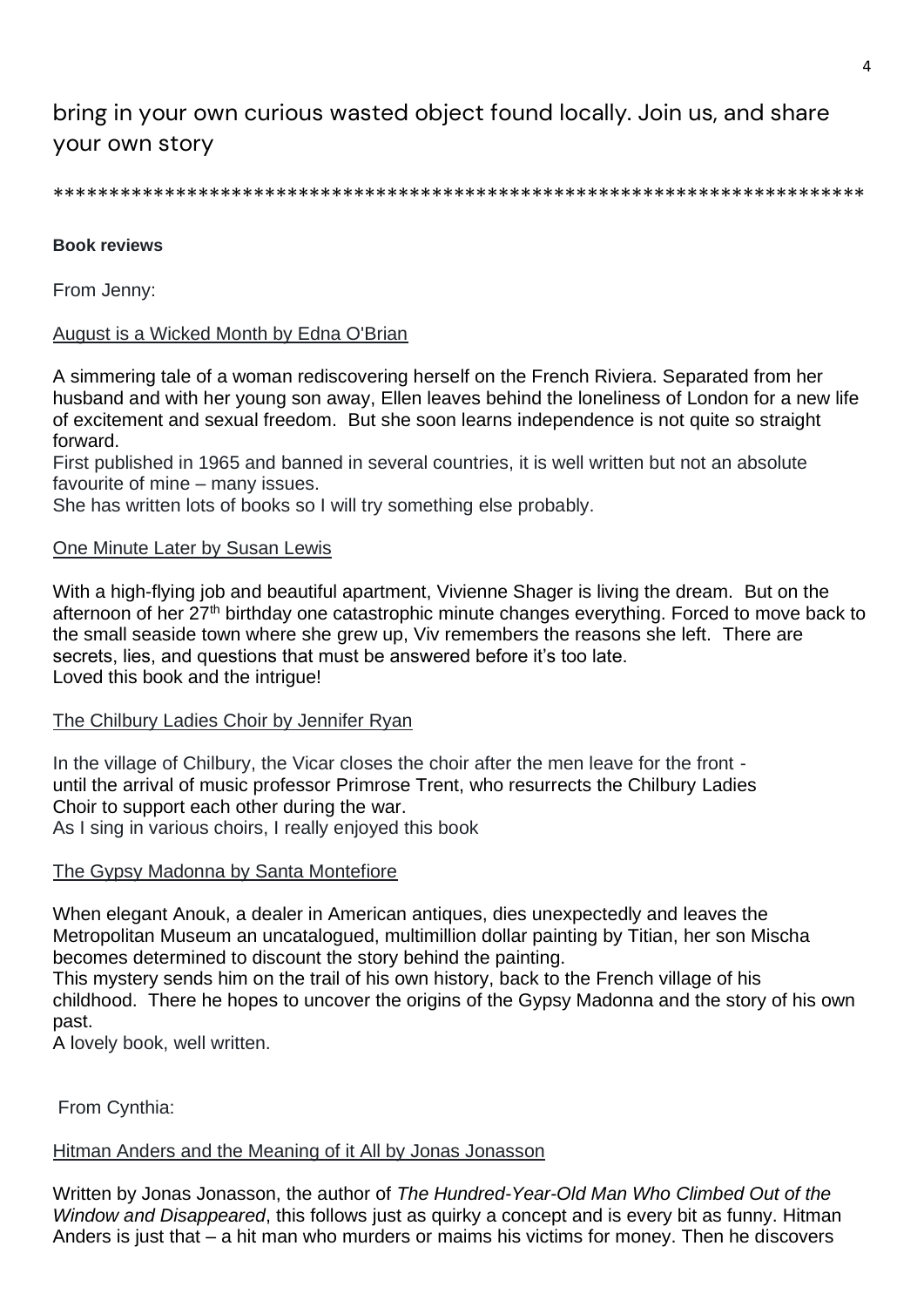religion and is persuaded to set up his own church by an ex-priest and her boyfriend, looking to make a fortune from the collection plates.

The book is peopled by as many oddball characters as it would be possible to find in a novel, including an assortment of criminals to whom Anders owes money, as he has not carried out the contracts that he has already been paid for, owing to his conversion. I cannot wait for Jonasson's next book.

### Lethal Game by Charlie Gallagher

A young woman is found on a quiet country road in Kent. She has been brutally murdered. She is just the first of several victims.

The central character of the novel, DI Joel Norris, along with DS Lucy Rose, sets out to discover the reason for the deaths,

Many books are described as having twists and turns aplenty. This one really *does*. Just as you think you are on the right track, something else happens to make the plot even more complicated. It is well planned, well written, truly gripping. Highly recommended. I shall certainly be reading more of Gallagher's books.

# From Norma:

# The Giver of Stars by Jojo Moyes

I have read other books by Jojo Moyes, but they were all contemporary novels, and this one for a change is historical fiction. It is based on the Packhorse Library Project which ran between 1935 and 1943 in eastern Kentucky, USA, where it was estimated that over 30% of the population was illiterate and 63 Kentucky counties had no access at all to library services. The Works Progress Administration funded "book women" to carry books on horseback or by mule (which they had to provide themselves) to people who lived in the most inaccessible areas of the state, where there were few roads or established towns. They were paid \$28 dollars a month to work 5 days a week riding difficult and dangerous trails, with hazards such as steep cliffs, thick forest, and deep water. I had never heard of this scheme before and the story is about the small band of dedicated women involved in one Packhorse Library, the opposition they encountered, the people they helped and the relationships that developed between them. Highly recommended!!